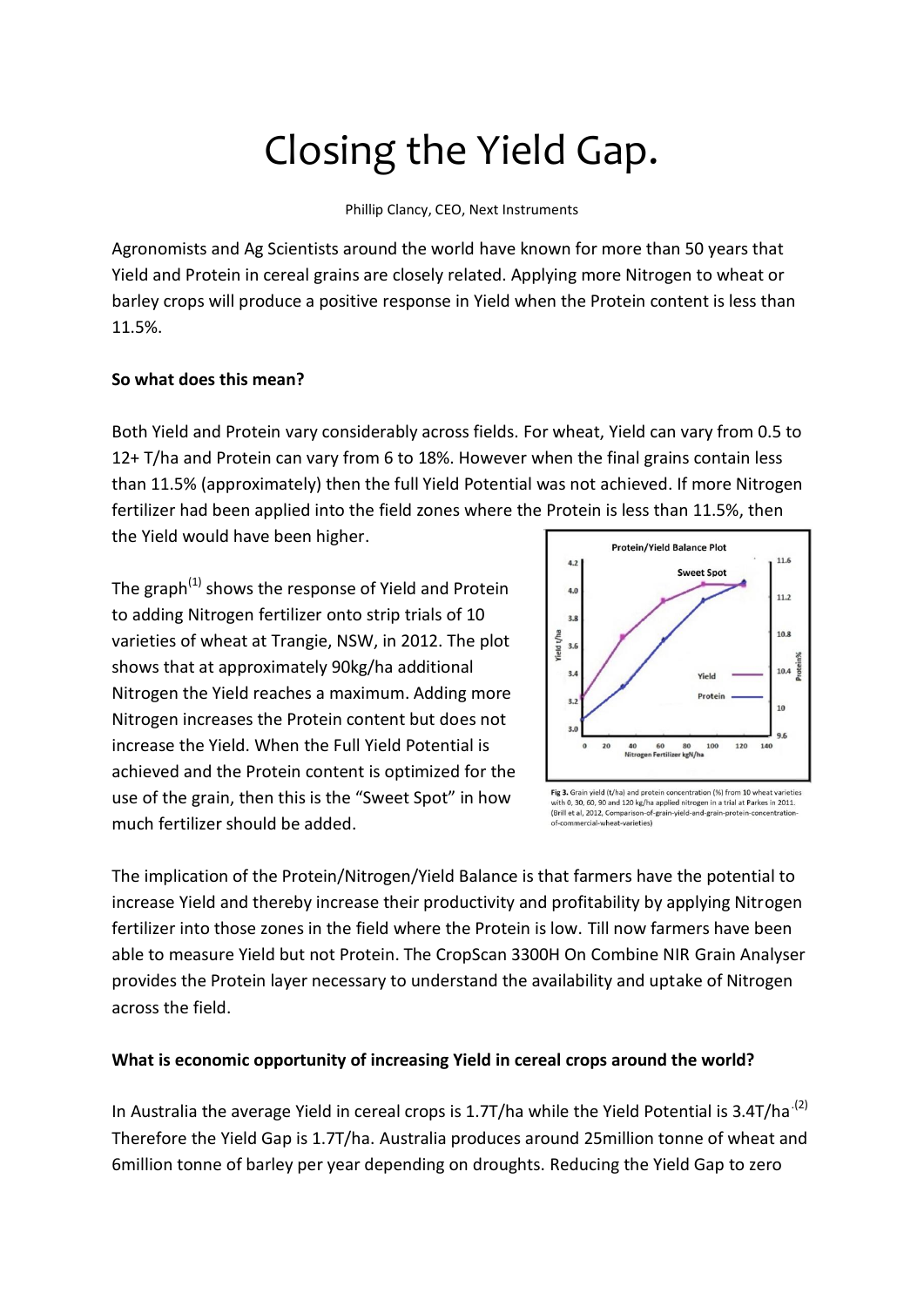over a period of time would double production and revenues for farmers. Table 1 show the potential economic impact of reducing the Yield Gap to zero over a period of time..

| Reduction in            | Current           | Yield Gap1 | Yield Gap  | Yield Gap  | Yield Gap  | Yield Gap  |
|-------------------------|-------------------|------------|------------|------------|------------|------------|
| Yield Gap               | Value<br>@\$300/T | 40%        | 30%        | 20%        | 10%        | 0%         |
|                         |                   | 30MTonne   | 35MTonne   | 40MTonne   | 45MTonne   |            |
| <b>Wheat Tonnage</b>    | 25MTonne          |            |            |            |            | 50MTonne   |
| Wheat Value,            | A\$7.5            | A\$9.0     | A\$10.5    | A\$12.0    | A\$13.5    | A\$15.0    |
| <b>\$billion</b>        |                   |            |            |            |            |            |
| Barley                  | 6MTonne           | 7.2MTonne  | 8.4MTonne  | 9.6MTonne  | 10.8MTonne | 12.0MTonne |
| Tonnage                 |                   |            |            |            |            |            |
| <b>Barley Value</b>     | A\$1.8            | A\$2.16    | A\$2.52    | A\$2.88    | A\$3.24    | A\$3.6     |
| \$billion               |                   |            |            |            |            |            |
|                         |                   |            |            |            |            |            |
| <b>Total Increase T</b> | 31MTonne          | 6.2MTonne  | 12.4MTonne | 18.6MTonne | 24.8MTonne | 31MTonne   |
| <b>Total Increase</b>   | A\$9.3            | A\$2.0     | A\$3.7     | A\$5.6     | A\$7.4     | \$9.3      |
| Value \$billion         |                   |            |            |            |            |            |

The world production of cereal grains is approximately 880,000,000 Tonne<sup>(4).</sup> Not all countries have such low average Yield as Australia. Across the world, the Yield for wheat crops varies from approximately 2T/ha to 8.7T/ha<sup>(2)</sup> where as the Yield Potential should be approximately 4T/ha. If 30% of the world's grain production has a Yield of 2T/ha, then the Yield Gap, i.e., the difference between the Yield Potential and the Actual Yield, would be 264,000,000 Tonne. This is the potential increase in the tonnage of grain that could be realised by the correct of application of Nitrogen fertilizer.

At a value of A\$300/Tonne, the potential increase in crop value is A\$79.2 billion. Another way of looking at this figure; this is the loss in crop value experienced by farmers around the world each year.

#### **How can the Protein/Nitrogen/Yield Balance be used to Close the Yield Gap?**

A recent trial by a farmer in Esperance, Western Australia, showed that 100litres of Flexi-N Liquid Fertilizer<sup>(3)</sup> increased Yield in wheat by 0.6Tonne. He also showed that the Protein also increased by 0.9% per 100L of Flexi-N added.

The farmer has been using the CropScan 3000H On Combine Grain Analyser, Next Instruments, Sydney, NSW, to measure Protein in wheat on his 5 New Holland CR Series combines since 2016. The CropScan measures the grain using Near Infrared Transmission technology on a sample of grain taken off the clean grain elevator every 6-10 seconds as the grains are harvested. The Protein and Moisture data is displayed inside the cabin in the form of real-time Field Maps and tables.

By combining the Protein and Yield collected off the combine, a Protein/Yield Correlation Quadrant



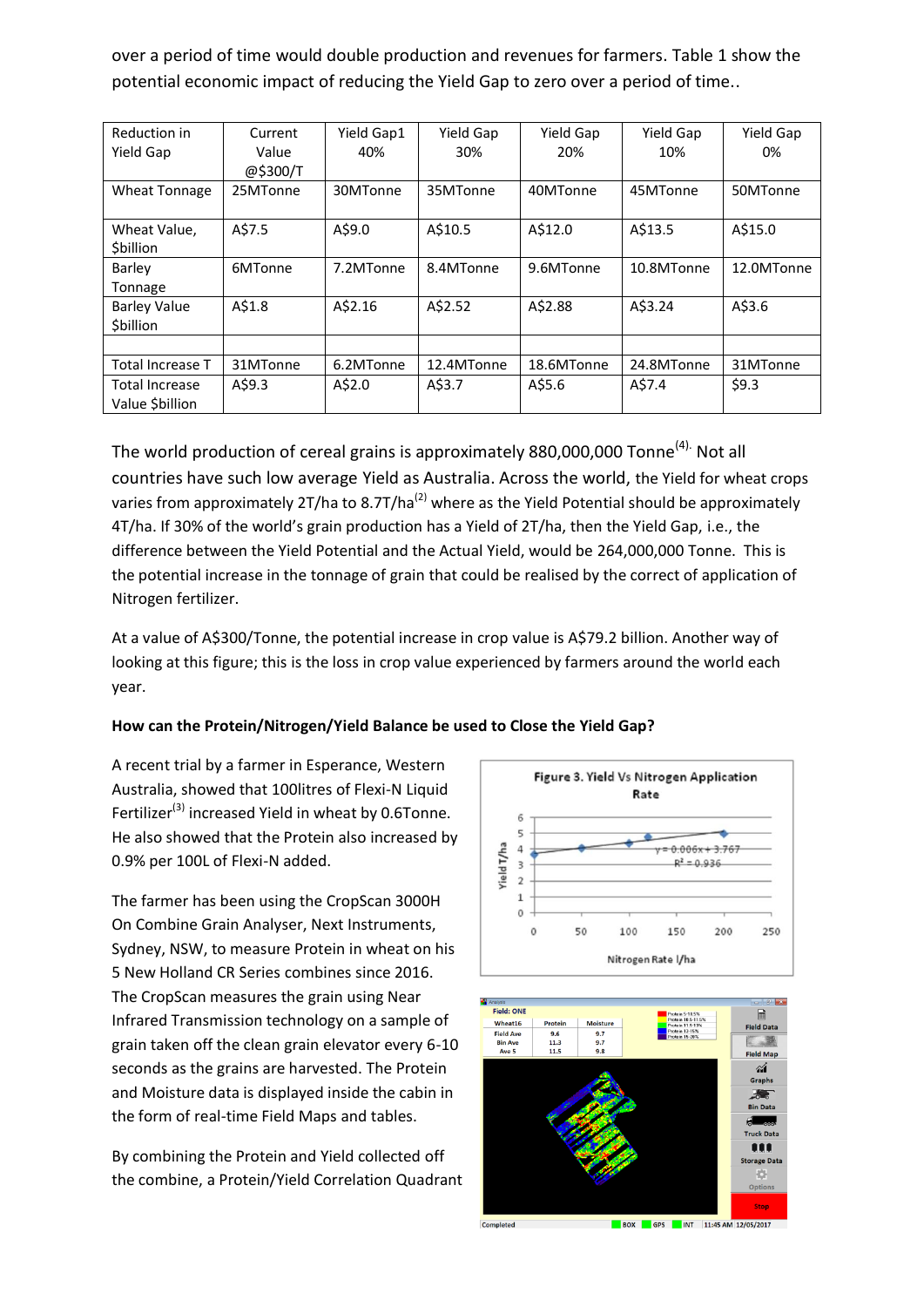map can be generated. This map shows four Performance Zones across the field:

Blue Low Yield + High Protein Green High Yield + High Protein Yellow High Yield + Low Protein Red Low Yield + Low Protein

The Protein/Nitrogen/Yield Balance curve shows that a Positive Yield Response can be achieved by applying more Nitrogen fertilizer in the zones where the Protein is low, i.e., the Red and Yellow zones. The Protein/Yield Correlation Quadrant map shows that approximately 87% of Mr. Hill's field was under fertilized. The Protein map shows that the Protein content in these zones ranged from 8.5 to 10.5%. The farmer's strip trials showed that he should apply between 100 and 330 litres of Flexi-N to increase the Protein and thereby increase the Yield across the field.

w Yield High Protein  $25a$ High Yield High Protein 306 pts High Yield Low Protein 2459 pts Low Yield Low Protein 1304 pts. 8 pts H1  $H<sub>2</sub>$ 152 pts. APW 1227 pts ASW 2023 pts 914 pts ASW Low  $5.2 - 19.8$ 14.06 ha

 $4.8 - 5.1$ 

 $4.3 - 4.7$ 

 $3.4 - 4.2$  $0.3 - 3.3$  30.00 ha

37.56 ha 35.70 ha

20.05 ha

Based on these maps the lost Yield across

this field in the 2016 harvest was:

| Field size:                    | 137.5 ha  |
|--------------------------------|-----------|
| Red Zone:                      | 41.5 ha   |
| Yellow Zone:                   | 78.2 ha   |
| Yield Increase in Red Zone:    | 74.7 T    |
| Yield Increase in Yellow Zone: | 70.4 T    |
| Total Lost Yield:              | 145.1 T   |
| Lost Income @ A\$300/T:        | A\$43,530 |
|                                |           |

#### **Summary:**

Nitrogen Availability and Uptake is the missing layer of information that can provide farmers with a simple means of increasing Yield (Quantity) and Protein(Quality)through Variable Rate Nitrogen Fertilization Applications. Measuring Nitrogen in soil and then in the crop during biomass production do not provide a reliable means of determining how much and where the Nitrogen has been used by the plant. The only direct measurement of Nitrogen Availability and Uptake is when Protein and Yield are measured in the grains during harvest. By combining Protein, Yield and GPS coordinates off a combine harvester a new analytical tool, the Protein/Yield Correlation Quadrant Map, can be generated. These maps provide a simple means of determining where and how much additional Nitrogen fertilizer will produce a Positive Yield Response.

ABARES data  $^{(6)}$  shows that in Australia, the average Protein content of wheat is 9.5% and the average Yield is 1.7T/ha. If all Australian wheat fields could be mapped with the Protein/Yield Correlation Quadrant Maps, then it could be possible to increase the average Yield to 3.4T/ha which